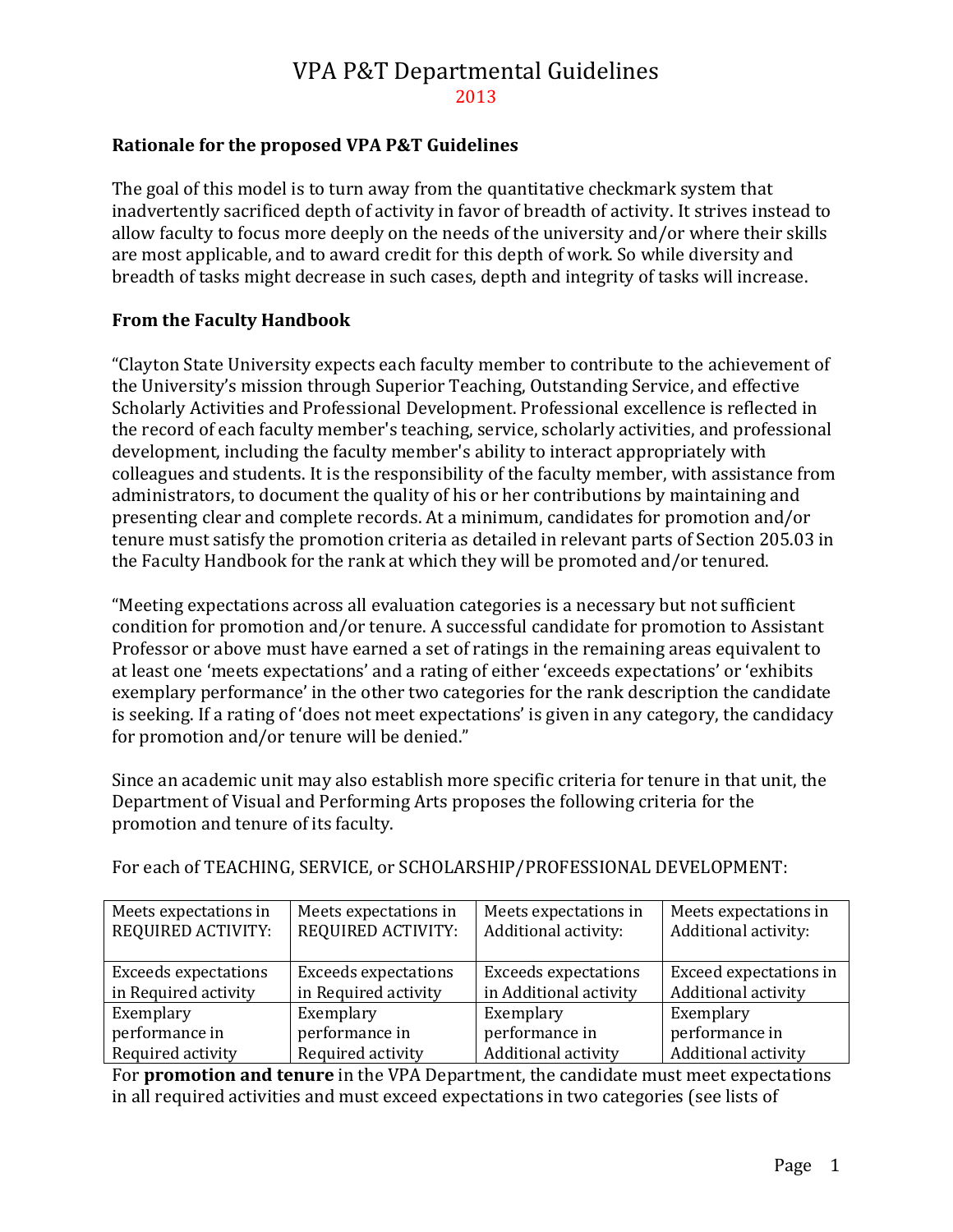eligible activities below), allowing for **any permutation of 5-4-5 boxes in Teaching, Service, and Scholarship**.

For **promotion to Professor** in the VPA Department, the candidate must meet expectations in all required activities and must exceed expectations in two categories (see lists of eligible activities below) while demonstrating continued growth beyond the requirements for tenure, allowing for **any permutation of 6-4-6 boxes in Teaching, Service, and Scholarship**.

For **post-tenure review**, the candidate must meet expectations in all required activities and must exceed expectations in one category, allowing for **any permutation of 4-5-4 boxes in Teaching, Service, and Scholarship** for each post-tenure review.

## **SUPERIOR TEACHING**

## **1. Student Evaluations (required)**

Numbers and comments must reflect a general pattern of competence (meets expectations) or excellence (exceeds expectations). The expectation is for the candidate to show a generally competent or increasing trend each semester, ranging numerically between 4.0-5.0 (80-100%). Anomalies must be explained by the candidate. In cases where a candidate's courses have unusual enrollment numbers—either very small or very large—that might affect a candidate's overall statistical averages, the candidate should call attention to these enrollment anomalies. Candidates with an overall numerical average below 3.75 (75%) should explain any anomalies that may have resulted in this below-average percentage.

## **2. Peer or Mentor Evaluations (required)**

At least one peer or mentor evaluation each year is strongly encouraged. A minimum of two (2) peer or mentor evaluations of teaching should be conducted during the period under review for Assistant Professors applying for pre-tenure review, and the candidate's assigned faculty mentor must examine and approve the pre-tenure portfolio two weeks before it can be submitted to the VPA Promotion and Tenure Committee. A minimum of **three (3) peer or mentor evaluations** of teaching must be conducted during the period under review for Assistant or Associate Professors applying for tenure and/or promotion. Also, the candidate's assigned faculty mentor must review and evaluate the tenure portfolio and complete the VPA Mentor-Mentee Comments Form before the portfolio can be submitted to the VPA Promotion and Tenure Committee. Tenured Associate Professors and Professors must include at least one (1) peer or mentor evaluation every five years for post-tenure review or promotion. In no case is it sufficient simply to "recommend" that the faculty member is a "good" teacher or to provide observational data without analysis. Instead, each evaluation must be reported at length, including both praise and critique/constructive criticism in each of the following categories, as applicable: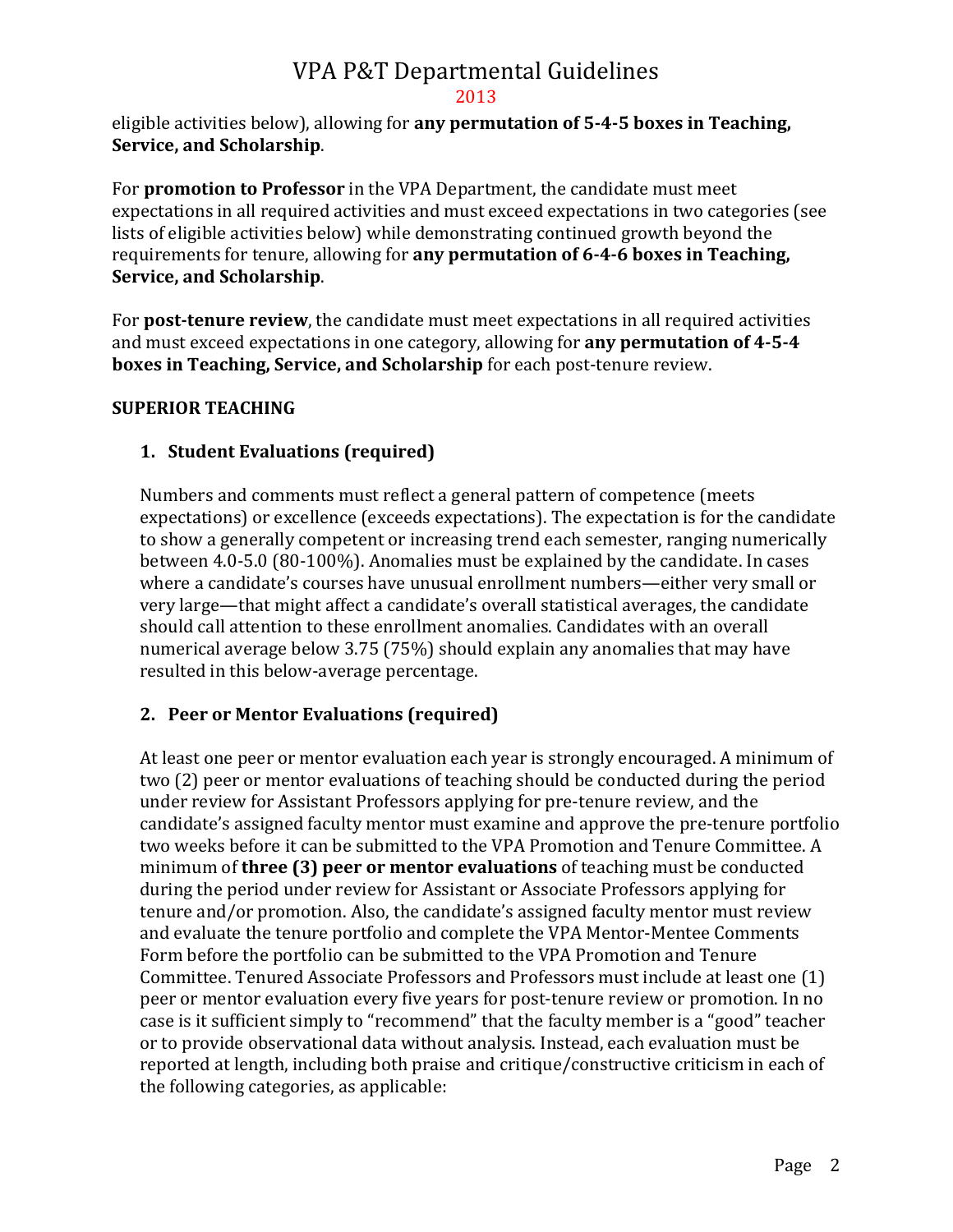#### 2013

- o Preparedness
- o Organization
- o Supplementary Materials (e.g., handouts, online study materials, etc.)
- o Platform Skills (e.g., projection, diction, style, delivery, etc.)
- o Media (e.g., PowerPoint, audio clips, video clips, etc.)
- o Time Management
- o Student Engagement
- o Syllabi (e.g., posted online, detailed, etc.)
- o Additional Comments

#### **Additional Teaching Evidentiary Categories (Choose up to TWO additional categories for a total of up to FOUR columns)**

- o **Course development**
- o **Noteworthy applications of technology**
- o **Curriculum development**
- o **Direction of individual student research or internships**
- o **Participation in cross-disciplinary programs**
- o **Special recognitions for teaching accomplishments** (e.g., Smith Award, A&S Teacher of the Year; can be used to grant an extra box under Peer Evaluations once "meets expectations" has been achieved)
- o **Guest lectures**
- o **Implementation of programs in K-12 schools** (Creation and execution of a significant resource or recurring program in collaboration with K-12 public schools. Documentation should include a report from a teacher or administrator at participating K-12 schools.)
- o **Other teaching activities** (requires department head approval in consultation with the Dean)

Each of the above Teaching categories must stand alone as a separate column—i.e., categories cannot be combined within one column. Candidates must document the quality of their contributions by maintaining and presenting clear and complete records.

| Meets expectations in<br><b>REQUIRED ACTIVITY:</b><br><b>Student Evaluations</b> | Meets expectations in<br><b>REQUIRED ACTIVITY:</b><br><b>Peer Evaluations</b> | Meets expectations in<br>Additional activity: | Meets expectations in<br>Additional activity: |
|----------------------------------------------------------------------------------|-------------------------------------------------------------------------------|-----------------------------------------------|-----------------------------------------------|
| <b>Exceeds expectations</b>                                                      | <b>Exceeds expectations</b>                                                   |                                               | Exceed expectations in                        |
|                                                                                  |                                                                               | <b>Exceeds expectations</b>                   |                                               |
| in Required activity                                                             | in Required activity                                                          | in Additional activity                        | Additional activity                           |
| Exemplary                                                                        | Exemplary                                                                     | Exemplary                                     | Exemplary                                     |
| performance in                                                                   | performance in                                                                | performance in                                | performance in                                |
| Required activity                                                                | Required activity                                                             | Additional activity                           | Additional activity                           |

#### **OUTSTANDING SERVICE**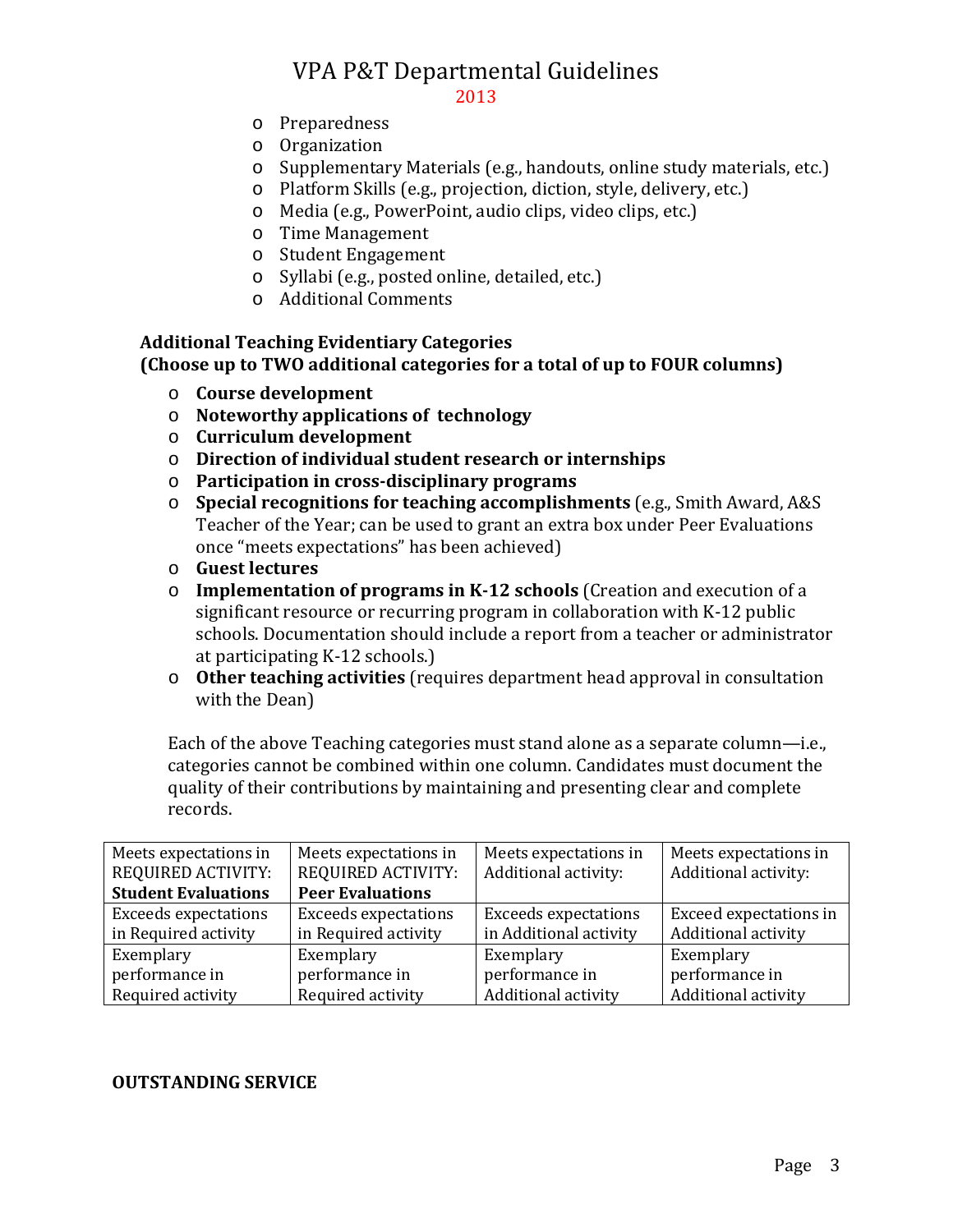2013

#### **1. Committee Service (required)**

Committee service is required, though service across all levels of department, college, university, and/or system is not mandatory. Generally, candidates are expected to participate on **three (3) committees for promotion to Associate and tenure, four (4) for promotion to Professor, and three (3) for post-tenure review**; since committee workloads vary greatly, however, this suggested minimum might warrant variation in number of committees. Candidates must therefore demonstrate their outstanding level of service across all committees through proper and precise documentation. Thorough documentation of the duties performed for each committee must be included in the candidate's cover letter and corresponding evidentiary matter. Such evidence might include, as applicable: chair summaries of committee/individual workload and number of meetings; meeting agendas that prove the candidate's role/work; representative emails that prove the candidate's role/work; documents created by the committee or especially by the candidate; etc. Each representative document should be judiciously selected to best prove the candidate's role and work performed for that committee.

#### **Additional Service Evidentiary Categories (Choose up to THREE additional categories for a total of up to FOUR columns)**

- o **Advisement of students** (e.g., mentoring, development of advisement plans, creation or revision of advisement materials, etc.)
- o **Mentoring of full-time faculty and/or part-time faculty** (at minimum meet with appointed mentees, observe classes, write letters of evaluation, and review portfolios prior to submission to P&T Committees; additional mentoring duties must document role and provide a letter from the mentee)
- o **Recruitment** (e.g., recruit through technology, school visits, workshops, conferences, or other events, etc.)
- o **Assessment** (e.g., significant active involvement in developing or revising assessment policies or procedures for a program area; administrative responsibility for regular collection and compilation of assessment reporting data, etc.)
- o **Program development**
- o **Contributions to student organizations and/or campus activities**
- o **Administration of minor, major, department, school, or university programs**
- o **Management of department, school, or university-wide budgets**
- o **Contributions to system, regional, or discipline-specific accreditation programs**
- o **Contributions to community activities and organizations related to one's discipline**
- o **Other service to the institution** (requires department head approval in consultation with the Dean)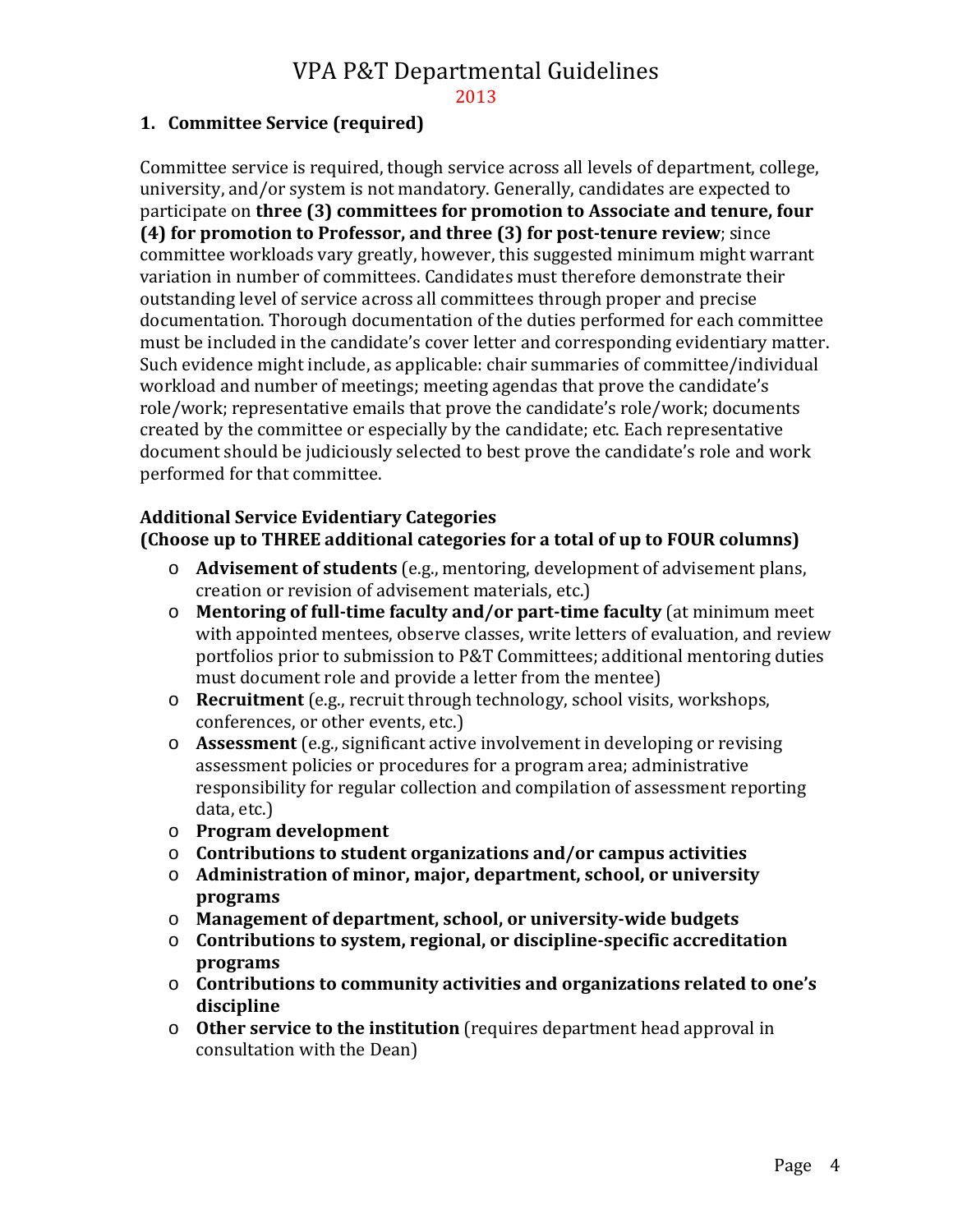Each of the above Service categories must stand alone as a separate column—i.e., categories cannot be combined within one column. Candidates must document the quality of their contributions by maintaining and presenting clear and complete records.

| Meets expectations in       | Meets expectations in       | Meets expectations in       | Meets expectations in  |
|-----------------------------|-----------------------------|-----------------------------|------------------------|
| <b>REQUIRED ACTIVITY:</b>   | Additional activity:        | Additional activity:        | Additional activity:   |
| <b>Committee Service</b>    |                             |                             |                        |
| <b>Exceeds expectations</b> | <b>Exceeds expectations</b> | <b>Exceeds expectations</b> | Exceed expectations in |
| in Required activity        | in Required activity        | in Additional activity      | Additional activity    |
| Exemplary                   | Exemplary                   | Exemplary                   | Exemplary              |
| performance in              | performance in              | performance in              | performance in         |
| Required activity           | Required activity           | Additional activity         | Additional activity    |

## **SCHOLARSHIP AND PROFESSIONAL DEVELOPMENT**

## **1. Publication/Artistic Performance and/or Creation (required)**

Candidate has the production/publication credit as required on the Arts and Sciences list appropriate to the level of review: **two (2) for promotion to Associate Professor and/or tenure, three (3) for promotion to Professor and one (1) for post-tenure**. The candidate must prove quality and contribution to the discipline.

The VPA Department proposes the following additions to the Arts and Sciences list for Applicable Forms of Production and Publication:

- 1. Staging/direction (including, but not limited to, live drama and music drama, dance, film and other media)
- 2. Choreography
- 3. Dance concert, performed publicly in professional venue
- 4. Dance concert, performed publicly in refereed venue

## **2. Professional Development (required)**

Participation in professional growth and development related to one's discipline, scholarship, and/or creative activities is **required by the BOR** (8.3.6.1 Minimum for All Institutions in All Professorial Ranks, BOR Minutes, October 2008).

#### **Professional Development Activities may include but are not limited to:**

- o **Membership and/or service** (e.g., serve as officer, chair, conference organizer, etc.) **in professional societies**
- o **Current professional licenses or certifications**
- o **Development of professional applications of technology**
- o **Receipt of competitively awarded grants, fellowships, or contracts**
- o **Development of new grant proposals, contracts, or fellowship applications**
- o **Research activities (documented)**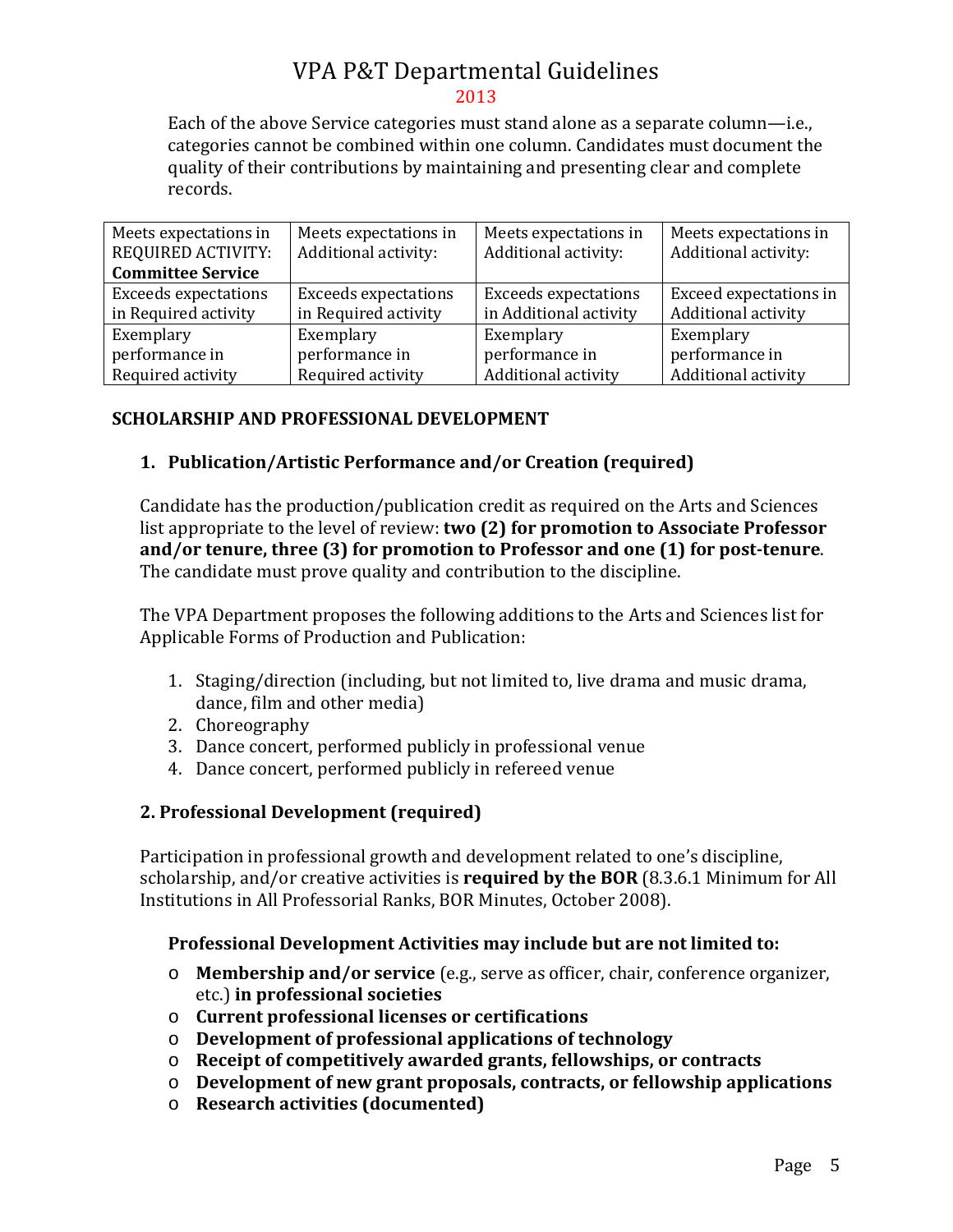- o **Presentations before learned societies, professional organizations, or public institutions**
- o **Consulting or other paid applications of professional expertise outside of CSU** (e.g., private instruction, advising individuals or institutions, etc.)
- o **Honors and awards for research, scholarship, or other creative activities** (e.g., A&S Scholar of the Year; can be used to grant an extra box under Publication/Creation once "meets expectations" has been achieved)
- o **Other Professional Development** (requires department head approval in consultation with the Dean)

The above Professional Development categories can be combined within one column or separated into separate columns as deemed appropriate by the candidate, for a total of up to four columns.

| Meets expectations in       | Meets expectations in       | Meets expectations in       | Meets expectations in      |
|-----------------------------|-----------------------------|-----------------------------|----------------------------|
| REQUIRED ACTIVITY:          | <b>REQUIRED ACTIVITY:</b>   | Additional activity:        | Additional activity:       |
| <b>Publication/Creation</b> | <b>Prof. Development</b>    |                             |                            |
| <b>Exceeds expectations</b> | <b>Exceeds expectations</b> | <b>Exceeds expectations</b> | Exceed expectations in     |
| in Required activity        | in Required activity        | in Additional activity      | Additional activity        |
| Exemplary                   | Exemplary                   | Exemplary                   | Exemplary                  |
| performance in              | performance in              | performance in              | performance in             |
| Required activity           | Required activity           | Additional activity         | <b>Additional activity</b> |

## **Responsibilities and Timelines in the Promotion and Tenure Process**

The VPA promotion and tenure process involves five stages:

- 1. Preparation by the Faculty Member of the Portfolio for Promotion and/or Tenure
- 2. Review at the Faculty Mentor Level
	- a. Faculty under review should meet with their appointed Faculty Mentor to discuss portfolio progress at least one month before the portfolio is due at the Department Level. Both mentor and mentee must document portfolio progress on the VPA Mentor-Mentee Comments Form.
	- b. Faculty under review must meet again with their appointed Faculty Mentor to review and evaluate the completed portfolio at least two weeks before the portfolio is due at the Department Level. Both mentor and mentee must document portfolio completion on the VPA Mentor-Mentee Comments Form, which must be submitted with the completed portfolio.
	- c. It is the responsibility of the candidate's mentor to meet with the candidate and examine the portfolio by the assigned deadlines. If the mentor does not or cannot follow through, the candidate must notify the department chair, who shall investigate and ensure that the candidate receives appropriate portfolio feedback before the due date.
- 3. Review at the Department Level (Department Head/Associate Dean and Departmental Review Committee, if one exists)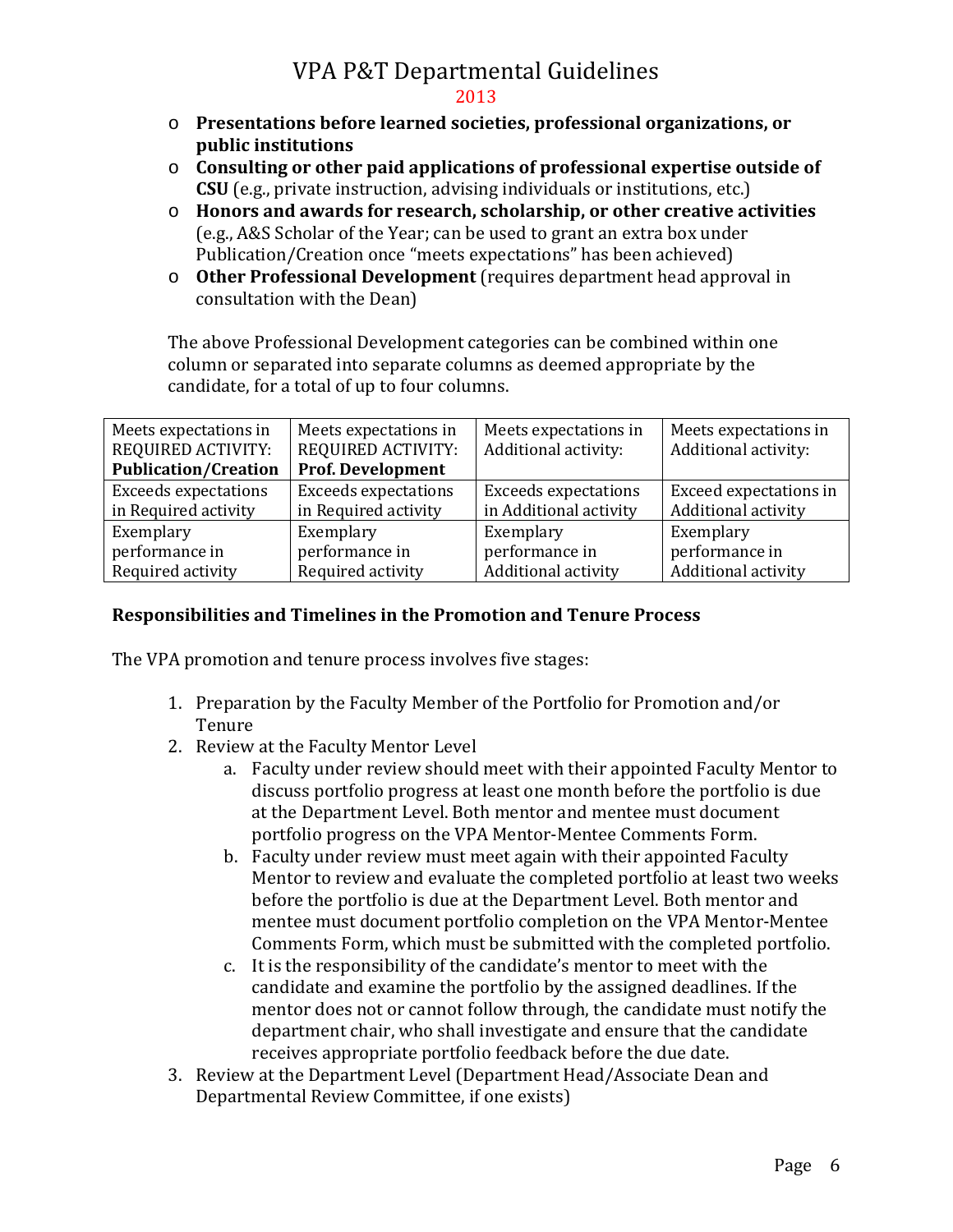# 2013

- 4. Review at the School Level (School Promotion and Tenure Review Committee & Dean of the School)
- 5. Review at the University Level (University Promotion and Tenure Review Committee, if needed, Provost, and President)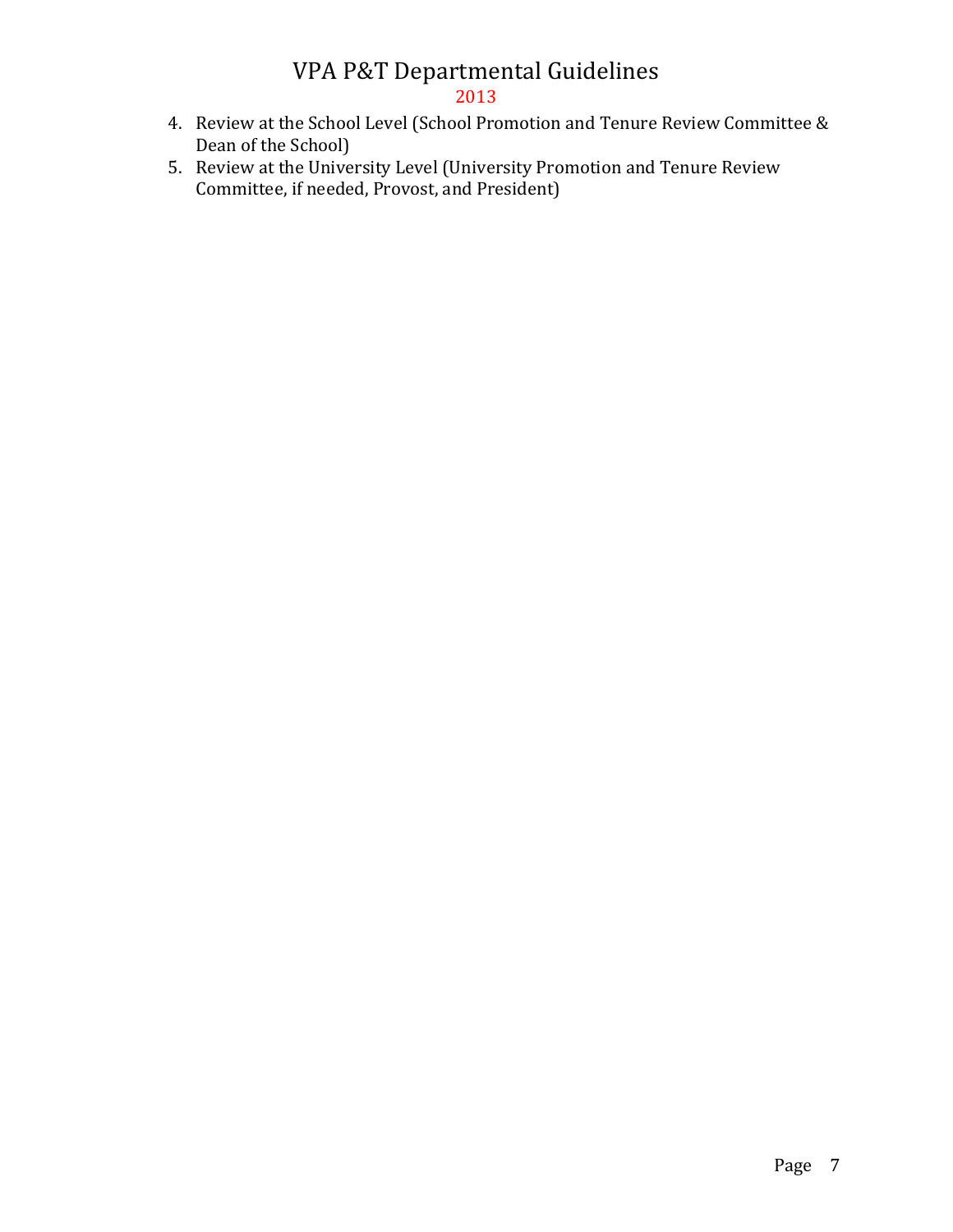CANDIDATE: \_\_\_\_\_\_\_\_\_\_\_\_\_\_\_\_\_\_\_\_\_\_\_\_\_\_\_\_\_\_\_\_\_\_\_\_\_\_\_\_\_\_\_\_\_\_\_\_\_\_\_\_\_\_\_\_\_\_\_\_\_\_\_\_\_\_\_\_\_\_\_\_\_\_\_\_\_\_\_\_\_\_\_\_\_\_\_\_\_\_

□Promotion to Associate Professor/Tenure ☐Promotion to Professor ☐Post-Tenure Review

#### **TEACHING**

| Meets expectations in<br><b>REQUIRED ACTIVITY:</b><br><b>Student Evaluations</b> | Meets expectations in<br><b>REQUIRED ACTIVITY:</b><br><b>Peer Evaluations</b> | Meets expectations in<br>Additional activity: | Meets expectations in<br>Additional activity: |
|----------------------------------------------------------------------------------|-------------------------------------------------------------------------------|-----------------------------------------------|-----------------------------------------------|
| <b>Exceeds expectations</b>                                                      | <b>Exceeds expectations</b>                                                   | <b>Exceeds expectations</b>                   | Exceed expectations in                        |
| in Required activity                                                             | in Required activity                                                          | in Additional activity                        | Additional activity                           |
| Exemplary                                                                        | Exemplary                                                                     | Exemplary                                     | Exemplary                                     |
| performance in                                                                   | performance in                                                                | performance in                                | performance in                                |
| Required activity                                                                | Required activity                                                             | Additional activity                           | <b>Additional activity</b>                    |

#### **OVERALL TEACHING:**

 $\vert$  Meets expectations  $\vert$  Exceeds expectations  $\vert$  Exemplary performance

**Comments:**

#### **SERVICE**

| Meets expectations in<br><b>REQUIRED ACTIVITY:</b> | Meets expectations in<br>Additional activity: | Meets expectations in<br>Additional activity: | Meets expectations in<br>Additional activity: |
|----------------------------------------------------|-----------------------------------------------|-----------------------------------------------|-----------------------------------------------|
| <b>Committee Service</b>                           |                                               |                                               |                                               |
| <b>Exceeds expectations</b>                        | <b>Exceeds expectations</b>                   | <b>Exceeds expectations</b>                   | Exceed expectations in                        |
| in Required activity                               | in Additional activity                        | in Additional activity                        | Additional activity                           |
| Exemplary                                          | Exemplary                                     | Exemplary                                     | Exemplary                                     |
| performance in                                     | performance in                                | performance in                                | performance in                                |
| Required activity                                  | Additional activity                           | Additional activity                           | Additional activity                           |

#### **OVERALL SERVICE:**

Meets expectations | Exceeds expectations | Exemplary performance

#### **Comments:**

## **SCHOLARSHIP/PROFESSIONAL DEVELOPMENT**

| Meets expectations in<br><b>REQUIRED ACTIVITY:</b> | Meets expectations in<br><b>REQUIRED ACTIVITY:</b> | Meets expectations in<br>Additional activity: | Meets expectations in<br>Additional activity: |
|----------------------------------------------------|----------------------------------------------------|-----------------------------------------------|-----------------------------------------------|
| <b>Publication/Creation</b>                        | <b>Professional Dev.</b>                           |                                               |                                               |
| <b>Exceeds expectations</b>                        | <b>Exceeds expectations</b>                        | <b>Exceeds expectations</b>                   | Exceed expectations in                        |
| in Required activity                               | in Required activity                               | in Additional activity                        | <b>Additional activity</b>                    |
| Exemplary                                          | Exemplary                                          | Exemplary                                     | Exemplary                                     |
| performance in                                     | performance in                                     | performance in                                | performance in                                |
| Required activity                                  | Required activity                                  | Additional activity                           | Additional activity                           |

## **OVERALL SCHOLARSHIP/PROFESSIONAL DEVELOPMENT:**

 $\vert$  Meets expectations  $\vert$  Exceeds expectations  $\vert$  Exemplary performance  $\vert$ 

**Comments:**